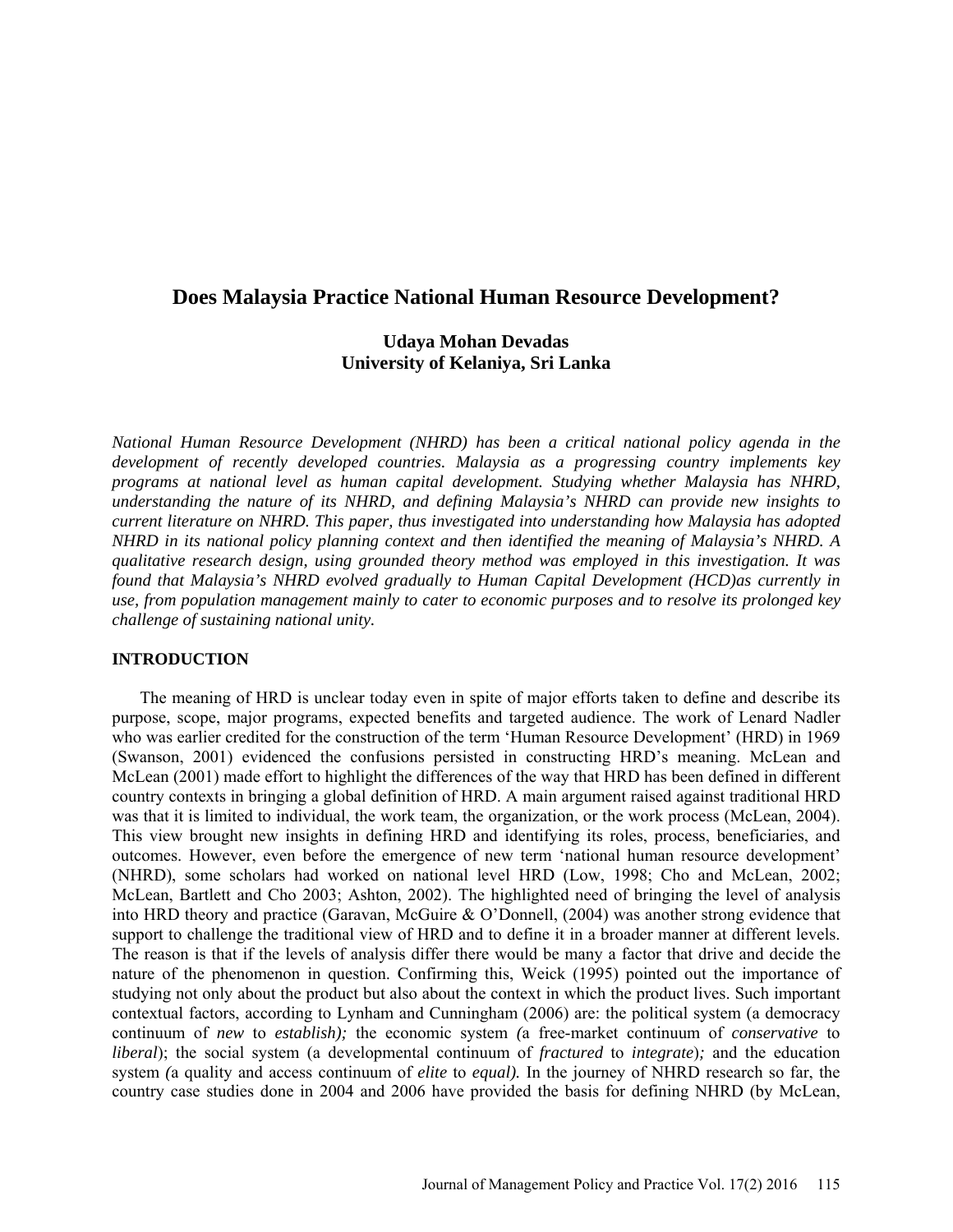2004; Lynham and Cunningham, 2004; Cooper, 2004; Yang, Zhang, and Zhang, 2004; Hasler, Thompson, and Schuler, 2006; Cox, Arkoubi and Estrada, 2006) and identifying the major models of NHRD, barriers to NHRD, attributes of excellent NHRD and outcomes of Excellent NHRD (Cho & McLean, 2004). In 2007, McLean's counter augments to support intergalactic HRD provided some critical dimensions that value more geocentric rather than ethnocentric, more flexible rather than static, more situational rather than absolute, more meso and macro rather than micro, and more general rather than specific approaches to HRD research (McLean, 2007) in defining and describing HRD more contingently. A notable work on debating over the NHRD research agenda could further shape the evolution of it (Wang and Swanson, 2008a; Wang, 2008; McLean, et.al., 2008). These initiatives had led to redefine the scope of HRD in a more specific manner by Wang and Sun (2009) equalizing HRD to workforce development and work place learning.

However, it is noteworthy of emerging research on human capital development (HCD) as national agenda in some countries. In China (Yang & Wang, 2009) human resource development and human capital development have been said indistinguishable. Singapore has interchangeably used the terms HCD and HRD (Osman-Gani & Chan, 2009). Even in the gulf countries, the case is similar like in Singapore (Achoui, 2009). Further, Achoui (2009) had used the term HD to picture the HRD in Saudi Arabia. Unlikely, in India, Rao and Varghese (2009) have seen HRD's outcomes as the contributions to HCD. On the other hand, HCD has been viewed as NHRD in some country contexts (Osman-Gani & Chan, 2009). With these latest developments, Wang and Sun (2009) had however equalized the term human capital to lifelong learning and human development differentiating them from HRD. Considering the very recent use of the terms such as HCD, HRD, and HD, Devadas & Silong (2010) claimed that mere use of these terms interchangeably or equally in practice and in research may lead to misuse of the terms and that they suggested to study on how such terms have been constructed in such different country contexts. However, so far, in the context of Malaysia, sufficient efforts have not been taken to identify what and how the terms such as HRD, HCD, and NHRD have been constructed. Therefore, this study will explore what Malaysia's HRD consist of, how it has been constructed and evolved at national level from the first Malaysia plan (1965) up to the start of the tenth Malaysia plan currently enforced with effect from 2011 until 2015. In line with the above purpose, this study was designed to answer the research questions of: What have been Malaysia's national challenges that pulled the HRD efforts at national level? What have been the key contents of Malaysia's national HRD? What has been the major focus of Malaysia's national HRD? And what have been the alternative terms used for Malaysia's HRD?

#### **METHODOLOGY**

The best source of data for this study was Malaysia's five year- national plans and Ten year-national policies. This was confirmed by a preliminary interview conducted with the three staffs of the Human Capital Development division of Economic Planning Unit of Malaysia. Therefore, for this study, Malaysia's all national plans from 1965 until 2010 were collected as the prime data source. In order to answer the research questions, these data sources could provide all sufficient data to make a high level conceptualization for Malaysia's National HRD.

Data analysis was carried out using the grounded theory canon and procedures and that the main procedures used were coding and constant comparison. Coding was done paragraph basis and entire section or chapter basis as allowed by Strauss & Corbin, (1990). However, the selection of the sections, paragraphs and chapters of the documents were purely based on the authors' theoretical sensitivity' in generating required answers to the set research questions. Therefore, the study involved a bias towards the pre-determined research questions and the research plan designed in line with the research questions. Such an arrangement was prohibited by Glaser, (1992 and 1998). However, Strauss and Corbin (1998) allowed the researcher to do so. The main sections of national plans and national policies taken for the analysis were: the content pages; FORWARD; the very first chapters that describe the country's past performance, future prospects, plans' goals and objectives, and main challenges; and the chapters that described the human resource/manpower/workforce/human capital development and education and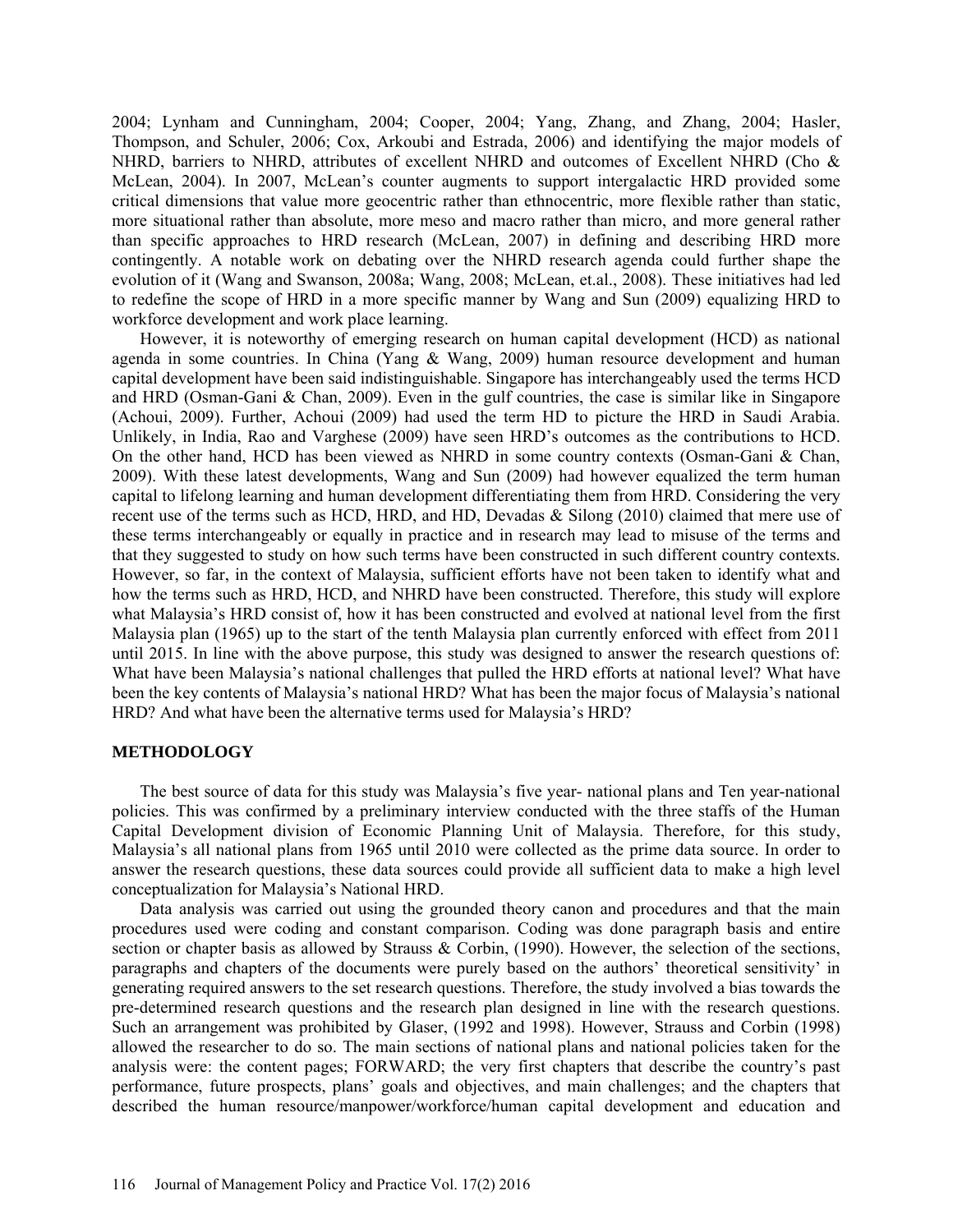training. In the Forward and the first pages of national plans, the term 'human resource development' had used and the key areas/efforts/strategies/trusts/initiatives were highlighted. Based, on this insight, authors then perused through the core chapters related to manpower/human resource/ or human capital development and education and training. A reference coding system was used to link the analysis to its original data sources that were mentioned just after the extracted data entered in the category map. This code is read as Plan number or policy name/Page number/Chapter number/Section or paragraph number (Pno/Pno/Cno/Sno). This reference code played as a method of verifying the validity of data and the research, and as an evidence of inductivity or grounding the analysis on its real data.

The coding process were targeted at extracting information from each five year plan and the main national policy frameworks under the main categories of national challenges, elements of national HRD, focus of national HRD, and the different terms used for national HRD. Each category was targeted to answer each research question. Therefore, the author wished to introduce the coding method used in this study as a 'selective coding' adopted in line with the pre-determined research questions and the research design. The results of the coding process were the development of sub categories and concepts to describe the pre-determined categories. Then the constant comparison began to integrate the categories that were separately coded under each plan and policy period. The comparison was done in two stages: to develop the final set of categories comparing all five year plans; and to develop the categories pertinent to the five year plans that were relate to each national policy. For an example, from second to fifth five year plans, the new economic policy was implemented and that the categories related to those plans were integrated together to identify the common set of categories to represent the new economic policy period.

The results were generated in individual plan basis, national policy basis, and finally for the whole planning period from 1965 until 2011. All the final results were presented based on the conceptualizations, the themes generated for categories and the identified patterns emerged with the cording and the constant comparison methods. For the coding process, a tool called 'category map' was used to help comparison, conceptualization, and theme building. Basically, two category maps were used; category map-five year plan; and the category map-national policy. The first one contained the data related to five year plans while the second one organized data related to national policies. Based on the category map-five year plans the constant comparison sheet for the whole planning period from 1965 to 2010 was developed. The purpose of this comparison was to generate the overall challenges that Malaysia faced in its all planning periods, to identify the elements or the contents, and the focus of its national HRD during the whole planning period, and finally to reveal the names averagely used for Malaysia's national HRD.

#### **MALAYSIA'S COUNTRY PROFILE IN BRIEF**

Malaysia's historic, demographical, economical, social and global changes have been the pressures and imperatives for its national planning. Malaysia is a country with a land area of 328,550 Square kilometers (The World Bank, 2011) and is blessed with abundance of natural resources such as tin, petroleum, timber, copper, iron ore, natural gas and bauxite (Index Mundi (2011). This is a key reason for invading the lands of Malaysia which human habitation dates back 40000 years by Portugal in 1511, the Dutch in 1641 and then the British in 1786 until it obtained the independence in 1957 (http://en.wikipedia.org/wiki/Malaysia). However, it was again invaded by the Japanese during the Second World War II for about three years raising ethnic tension and eventually a growth of nationalism (http://en.wikipedia.org/wiki/Malaysia). Malaysia is a multi ethnic and multi cultural society where the Malays' becomes the majority while the Chinese and Indians compose its total population with other non citizens such as foreign works who also have become a considerable factor today in Malaysia's total population. Malaysia's population had been increased from 9.411ML in 1965 (Malaysia, 1966) to 27.9 ML in 2009 (Malaysia, 2010). During the first Malaysia plan, the population growth was 3% (Malaysia, 1966) that was dropped to 1.6% at the end of the ninth Malaysia plan (Malaysia, 2010). In its total population, the labour force also increased from 2,312,000 in 1960 (Malaysia, 1966) to 12,061,100 in 2009 (Malaysia, 2010) while the unemployment rate was dropped from 6% in 1960 (Malaysia, 1966) to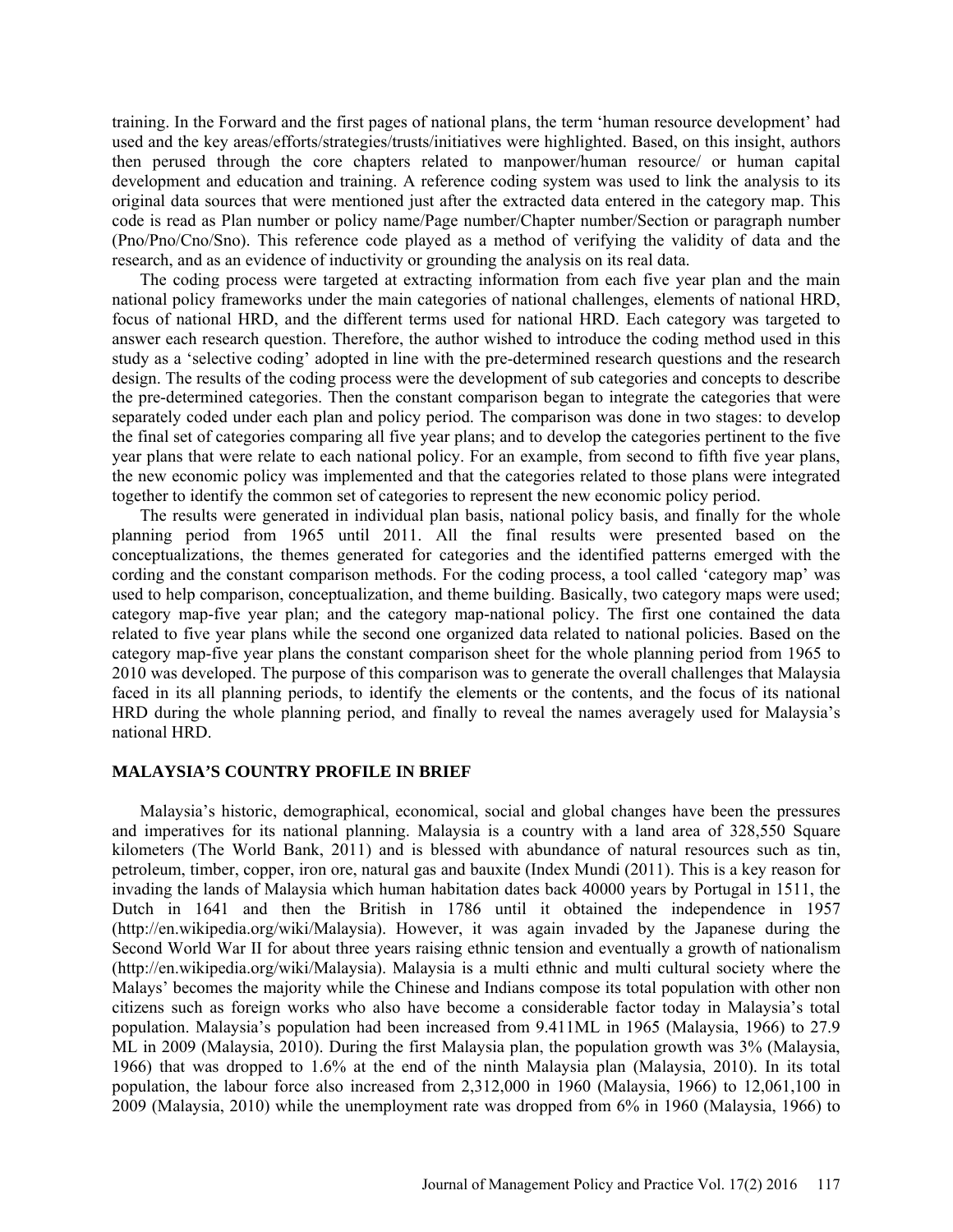3.7% in 2009 (Malaysia, 2010). In 1960s its population was composed by 54.7% of Malays, 34.25% of other indigenous people, 9% of Chinese, and 2.1% of Indians and others (Malaysia, 1966). By 2010 the same pattern seen in the composition of the population had continued. The Bumiputras were 67% while Chinese and Indians were 24.3% and 7.4% respectively. Others were 1.3% (Malaysia, 2010).

The economic changes were also significant during the whole planning period. The GDP was 7522 ML, with a growth rate of 5.8% in 1965 (Malaysia, 1966) while keeping a per capita income of \$917 in the same year (Malaysia, 1971). By 2010, its GDP was estimated to be 746,385 ML in 2010 while reporting an actual amount of 665,048 ML in 2009 (Malaysia, 2010). The economic growth was reported as 7.2% in 2010 (The Word Bank, 2011) with a GNI per capita income of \$7900 (http:// data.worldbank.org/country/malaysia ) after a negative growth of 1.7% reported in 2009 (Malaysia, 2010) As a result of its economic performance, high level of poverty existed in both rural and urban areas in 1960s (Malaysia, 1966) was brought down to a minimum level by lowering the poverty head count ratio at national poverty line to 3.8% in 2009 (http://data.worldbank.org/country/malaysia). Importantly, the investment in education and training also increased dramatically from a percentage of 6.3 in 1960 (Malaysia, 1966) up to 23% of the 2011 budget allocations to the Ministry of Education, the Ministry of Higher Education and the Ministry of Human Resource (Dr. Mohad. Gazali Abas, Director of the Human Capital Development Section, Economic Planning Unit (EPU), Prime Minister's Office, pers. Comm. 14 June 2011) Simultaneously, the adult literacy rate went up in 2009 up to 92% (The World Bank, 2011). One evidence for Malaysia's structural change can be seen in its dramatic change in its main export items during the plan periods from rubber, tin, timber, iron ore, palm oil, pepper, and copra in 1960 (Malaysia, 1966) to liquefied natural gas (LNG), crude petroleum, palm oil, crude rubber, chemicals and chemical products, and optical and scientific equipment as well as rubber products in 2010. The imports were mainly represented by electrical and electronic products, machineries and appliances and parts, chemicals and chemical products, transport equipments, optical and scientific equipments, crude, petroleum, iron and steel products, and process food (MITI, 2010) unlike in 1960 during which food and food related products were mostly imported (Malaysia, 1966). Except these internal changes, the external shocks such as economic downturns, increase of international prices of key intermediately goods, socio-political change and instability in some countries, disasters and wars, technological advancements, and the change of global demand patterns were also key imperatives to Malaysia's national planning process in time to time.

### **NATIONAL POLICY AND NATIONAL PLANNING FRAMEWORK IN MALAYSIA**

Malaysia has been adopted a centralized planning system. After the first Malaysia plan, from 1966 to 1970, the New Economic Policy (NEP) was introduced targeting to achieve national unity by eliminating racial economic imbalances (Malaysia, 1971). Then the National Development Policy (NDP) was put in place in 1991 and ended in 2000 covering the sixth and seventh Malaysia plans to ensure political stability and national unity (Malaysia, 1991). National Mission Policy (NMP) was then replaced the NDP in 2001 until 2010 covering the eighth and ninth Malaysia plans establishing a united, progressive, prosperous Bangsa Malaysia and to be a fully developed nation (knowledge based society) by 2020 (Malaysia, 2001). The NDP and the NMP were continuations of the objectives of NEP considering the timely challenges after NEP. However, New Economic Model (NEM) was then laid down with effect from 2011 until 2020 to become a high income economy ensuring inclusiveness and sustainability and finally to enhance the quality of life of people (Malaysia, 2010). Table 1 shows the national policies and the related five year Malaysia plans.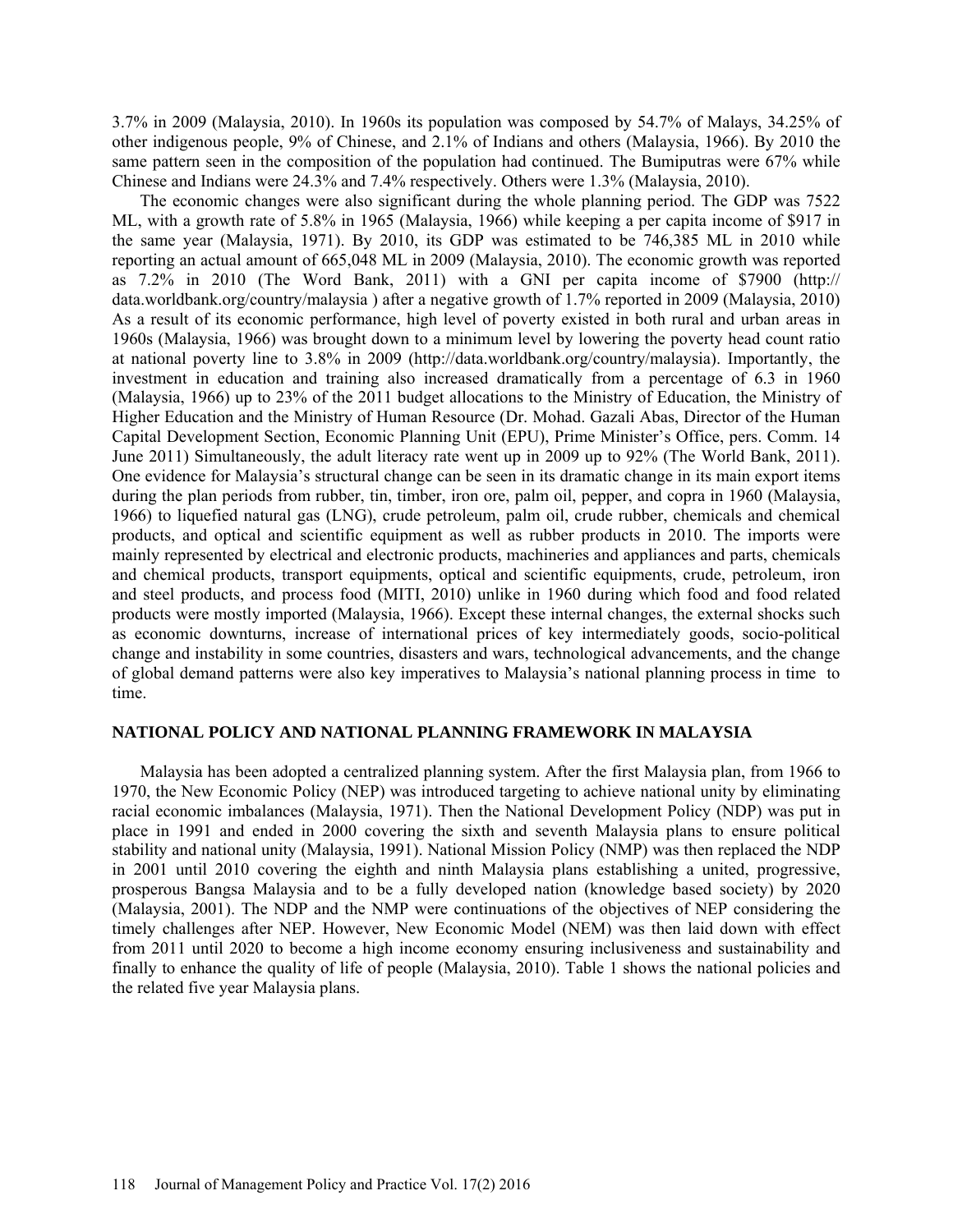| Pri-NEP (1960-                      | <b>NEP</b>                                                                                                                                      | <b>NDP</b>                                                                | <b>NMP</b>                                                                  | <b>NEM</b>                       |
|-------------------------------------|-------------------------------------------------------------------------------------------------------------------------------------------------|---------------------------------------------------------------------------|-----------------------------------------------------------------------------|----------------------------------|
| 1970)                               | $(1971 - 1990)$                                                                                                                                 | $(1991 - 2000)$                                                           | $(2001 - 2010)$                                                             | $(from 2011-2020)$               |
| First Malaysia<br>plan<br>$(66-70)$ | Second Malaysia<br>plan $(71-75)$<br>Third Malaysia<br>Plan<br>$(76-80)$<br>Fourth Malaysia<br>plan (81-85)<br>Fifth Malaysia<br>Plan $(86-90)$ | Sixth Malaysia<br>plan<br>$(91-95)$<br>Seventh Malaysia<br>Plan $(96-00)$ | Eighth Malaysia<br>plan<br>$(01-05)$<br>Ninth Malaysia<br>plan<br>$(06-10)$ | Tenth Malaysia Plan<br>$(11-15)$ |

**TABLE 1 NATIONAL POLICIES AND NATIONAL PLANS**

### **DATA ANALYSIS AND INTERPRETATION**

Based on the coding and constant comparison processes, the findings have been presented in the proceeding sections.

#### **What have been Malaysia's National Challenges that Pulled the HRD Efforts at National Level?**

The national challenges of Malaysia have been analyzed in three different ways based on the category maps. First, the common themes for challenges uncounted in each five year plan periods were identified (vertical conceptualization) resulting an identification of an overall core theme for Malaysia's national challenges faced during all its plans' period (a horizontal conceptualization). In this case, the specific challenges identified under each national plan were first listed down in the *category map-five year plans* and then common themes to represent each plan's specific challenges were developed leading to a core them to encompass the common themes developed for all plans (see Table 2). Secondly, these high level common themes for plans' challenges were crossed checked against the policy challenges recognized by Malaysia's key national policies (Pre-NEP, NEP, NDP, NVP and NEM). In this checking, first such specific policy challenges that were identified by each national policy were listed down in the *category map-national policies* and vertically integrated to form common themes resulting an identification of a core theme for national policy challenges representing all common themes developed under each policy (Table 3). This cross checking was a verification of conceptualizations (Common and core themes generated based on the five year plans) against such conceptualizations made based on the national policy data, while it strengthened the conceptual density.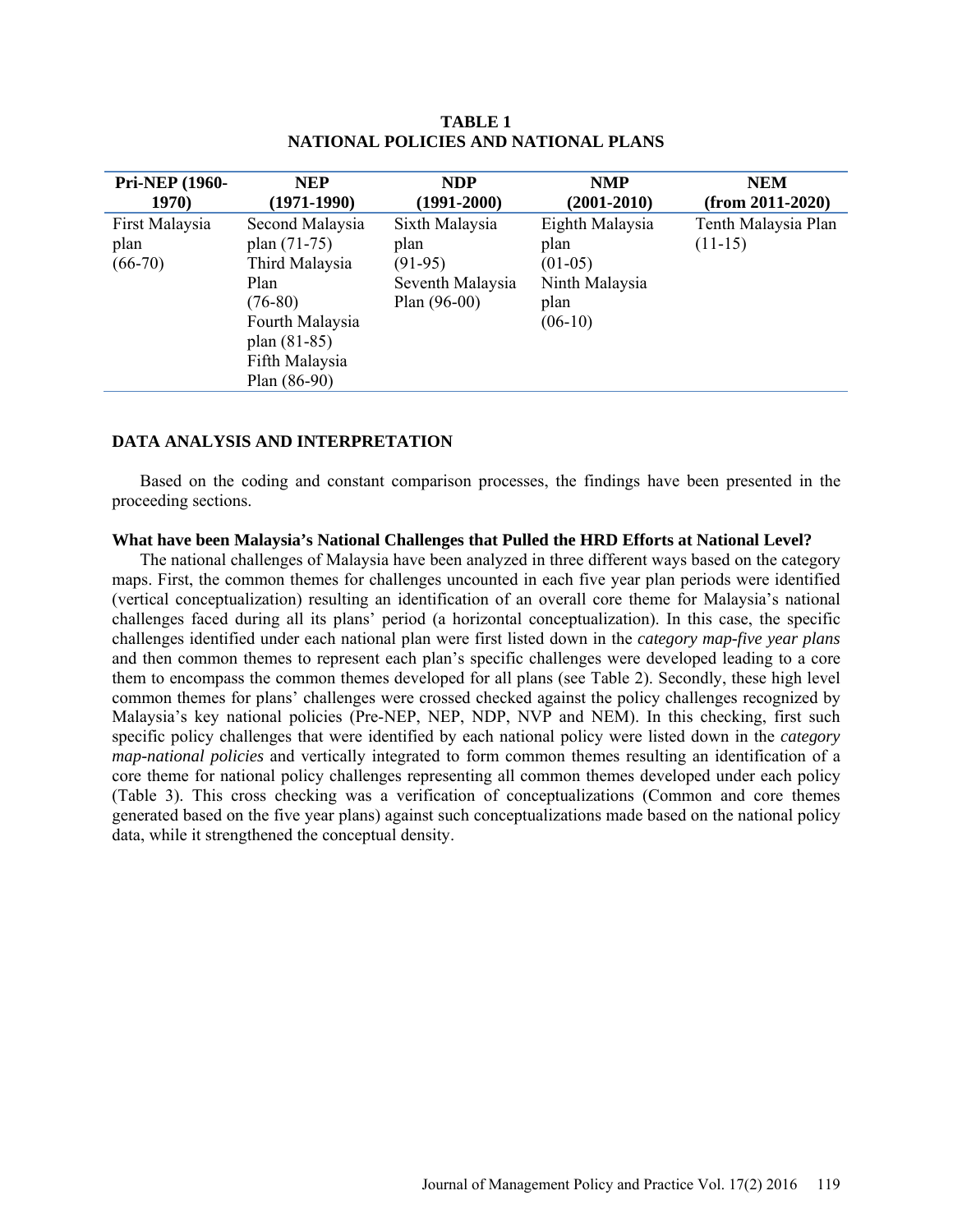TABLE 2<br>NATIONAL CHALLENGES OF MALAYSIA PLANS **NATIONAL CHALLENGES OF MALAYSIA PLANS**

| Category                             |                                                                         |                                                                                                    |                                                                                                     |                                |                                                                                        | Five Year National Plans                                                      |                                                                                             |                                                                                                                    |                                                                                                                                         |                                                                                                                                                                                    |                                                                                                                                                                                                                                                       |
|--------------------------------------|-------------------------------------------------------------------------|----------------------------------------------------------------------------------------------------|-----------------------------------------------------------------------------------------------------|--------------------------------|----------------------------------------------------------------------------------------|-------------------------------------------------------------------------------|---------------------------------------------------------------------------------------------|--------------------------------------------------------------------------------------------------------------------|-----------------------------------------------------------------------------------------------------------------------------------------|------------------------------------------------------------------------------------------------------------------------------------------------------------------------------------|-------------------------------------------------------------------------------------------------------------------------------------------------------------------------------------------------------------------------------------------------------|
| Name                                 | IMR-1965-<br>1970                                                       | 2MR-1971-<br>1975                                                                                  | 3MR-<br>1976-<br>1980                                                                               | 4MR-<br>1981-1985              | <b>SMIR-</b><br>1986-<br>1990                                                          | 1991-1995<br>6MR-                                                             | <b>7MR-1996-</b><br>2000                                                                    | 8MR-2001-<br>2005                                                                                                  | 9MR-<br>2006-<br>2010                                                                                                                   | 2011-2015<br>10MR-                                                                                                                                                                 | Malaysia's<br>from 1965-<br>theme for<br>challenge<br>Overall                                                                                                                                                                                         |
| Malaysia's<br>challenges<br>national | restructuring<br>distribution<br>Economic<br>equitable<br>income<br>and | opportunities<br>equitable<br>distribution<br>ntegration<br>of income<br>and more<br>social<br>and | restructur-<br>utilization<br>resources<br>and social<br>Optimal<br>$\overline{\mathrm{of}}$<br>œп. | structuring<br>l re-<br>Social | and labour<br>Continuati<br>economic<br>progress<br>develop-<br>on of<br>force<br>ment | and balance<br>momentum<br>Continua-<br>develop-<br>growth<br>tion of<br>ment | development<br>transforma-<br>sustainable<br>growth and<br>Economic<br>balanced<br>tion for | Sustainable<br>growth and<br>knowledge<br>towards a<br>equitable<br>economy<br>develop-<br>society<br>ment<br>with | Regaining<br>disparities<br>absorbing<br>economic<br>economic<br>reducing<br>develop-<br>ment by<br>external<br>shocks<br>socio-<br>and | catching in<br>the middle<br>Achieving<br>trap in the<br>uncertain<br>dynamic<br>environ-<br>without<br>income<br>external<br>face of<br>income<br>a high<br>status<br>ment<br>and | environmental<br>power in Asia<br>uncertainties<br>development,<br>progressing<br>towards high<br>successfully<br>society with<br>in gaining<br>facing the<br>2015<br>equitable,<br>balanced<br>economic<br>Ensuring<br>economy<br>external<br>income |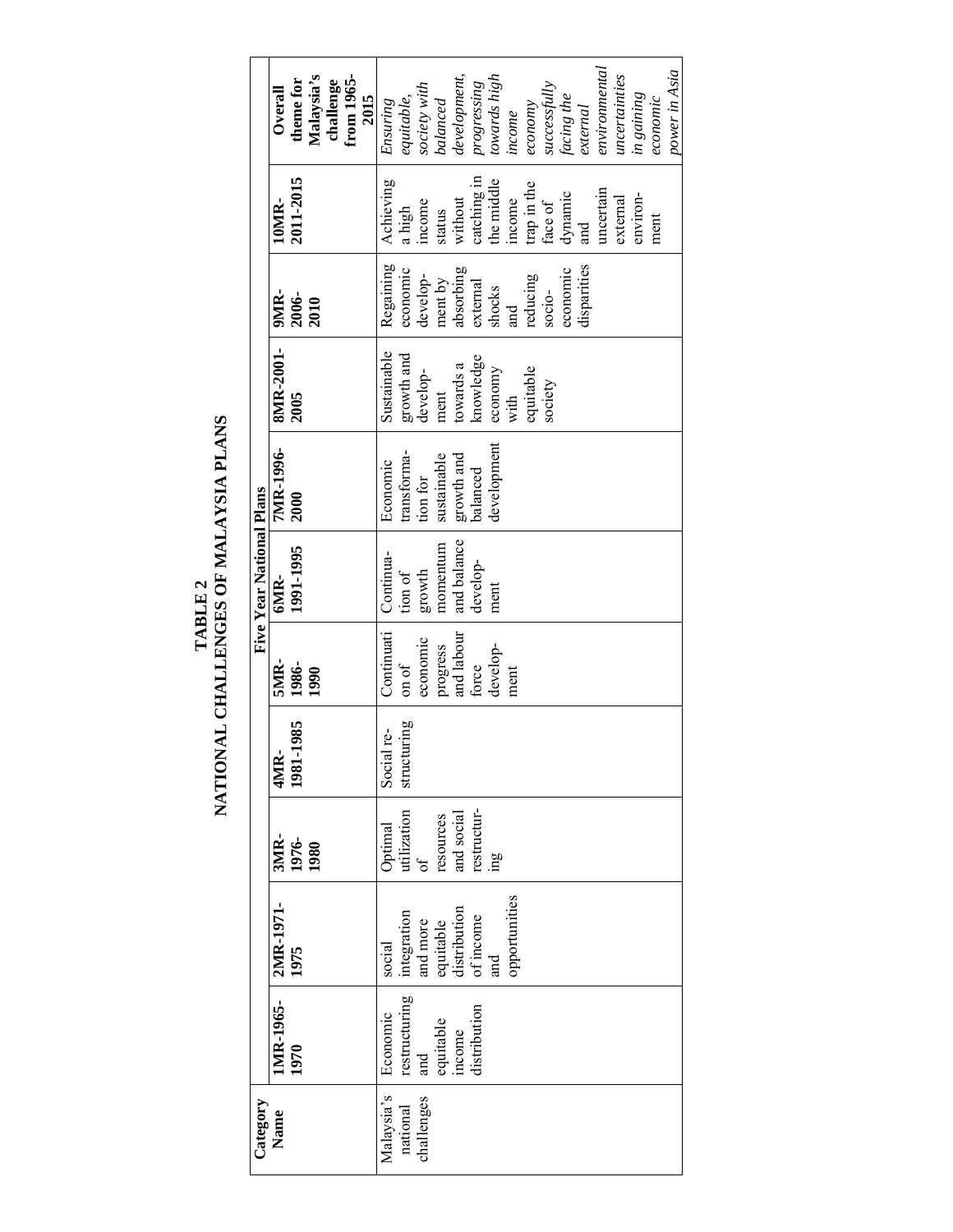| overall policy<br>Nature of the<br>challenges | successfully facing<br>inclusiveness with<br>Ensuring national<br>equitable society<br>competitive edge<br>income economy<br>uncertainties to<br>gain a globally<br>environmental<br>towards high<br>progressing<br>the external<br>unity and |
|-----------------------------------------------|-----------------------------------------------------------------------------------------------------------------------------------------------------------------------------------------------------------------------------------------------|
| $(11 - ) - 10$ plan<br>NEM                    | competitive edge in the<br>external environmental<br>high income economy<br>Progressing towards a<br>resulting in inclusive<br>society with social<br>globe facing to the<br>stability gaining a<br>uncertainties                             |
| $(01-10) - 8 - 9$ plans<br><b>P</b><br>NVP    | ensure national unity<br>equitable society to<br>and social stability<br>development for<br>Competitive<br>economic                                                                                                                           |
| $(91-00) - 6 - 7$ plans<br><b>PE</b>          | development for social<br>Balanced economic<br>equity                                                                                                                                                                                         |
| $(71-90)$ 2-5plans<br><b>AEL</b>              | social restructuring<br>progression and<br>for equitable<br>Economic<br>society                                                                                                                                                               |
| $(57-70) - 1$ plan<br><b>Pri-NEP</b>          | restructuring<br>Economic                                                                                                                                                                                                                     |

TABLE 3<br>MALAYSIA'S NATIONAL CHALLENGES AS PER THE NATIONAL POLICIES **MALAYSIA'S NATIONAL CHALLENGES AS PER THE NATIONAL POLICIES**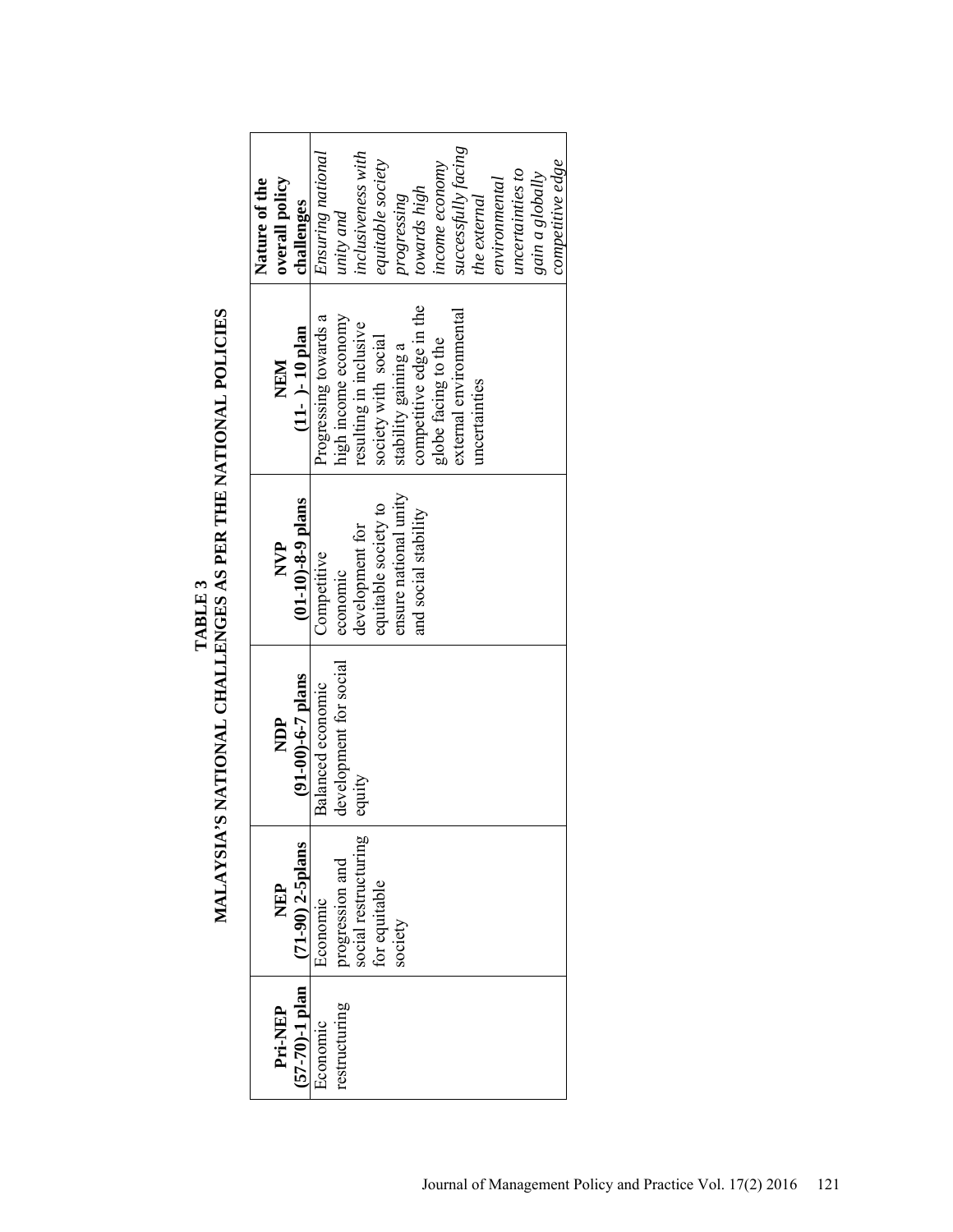Thirdly, the specific challenges listed in the category map-five year plan were constantly compared to generate an overall set of specific challenges that Malaysia had faced during its all plans' period. Again, by a vertical conceptualization of these specific challenges, a core theme for national challenges that Malaysia had faced during the course of its overall planning period (See Figure 1) was developed.





Comparing the core themes developed as in Table 4, now it is possible to conceptualize a higher level them for national challenges that Malaysia has ever been facing as '*Ensuring national unity and inclusiveness with equitable society progressing towards a high income economy successfully facing the external environmental uncertainties'*. It is therefore very clear that Malaysia's national challenges are in three folds: ensuring national unity, inclusiveness and social stability; progressing towards a high income economy; and successfully facing external environmental uncertainties in becoming an emerging global leader in the globe.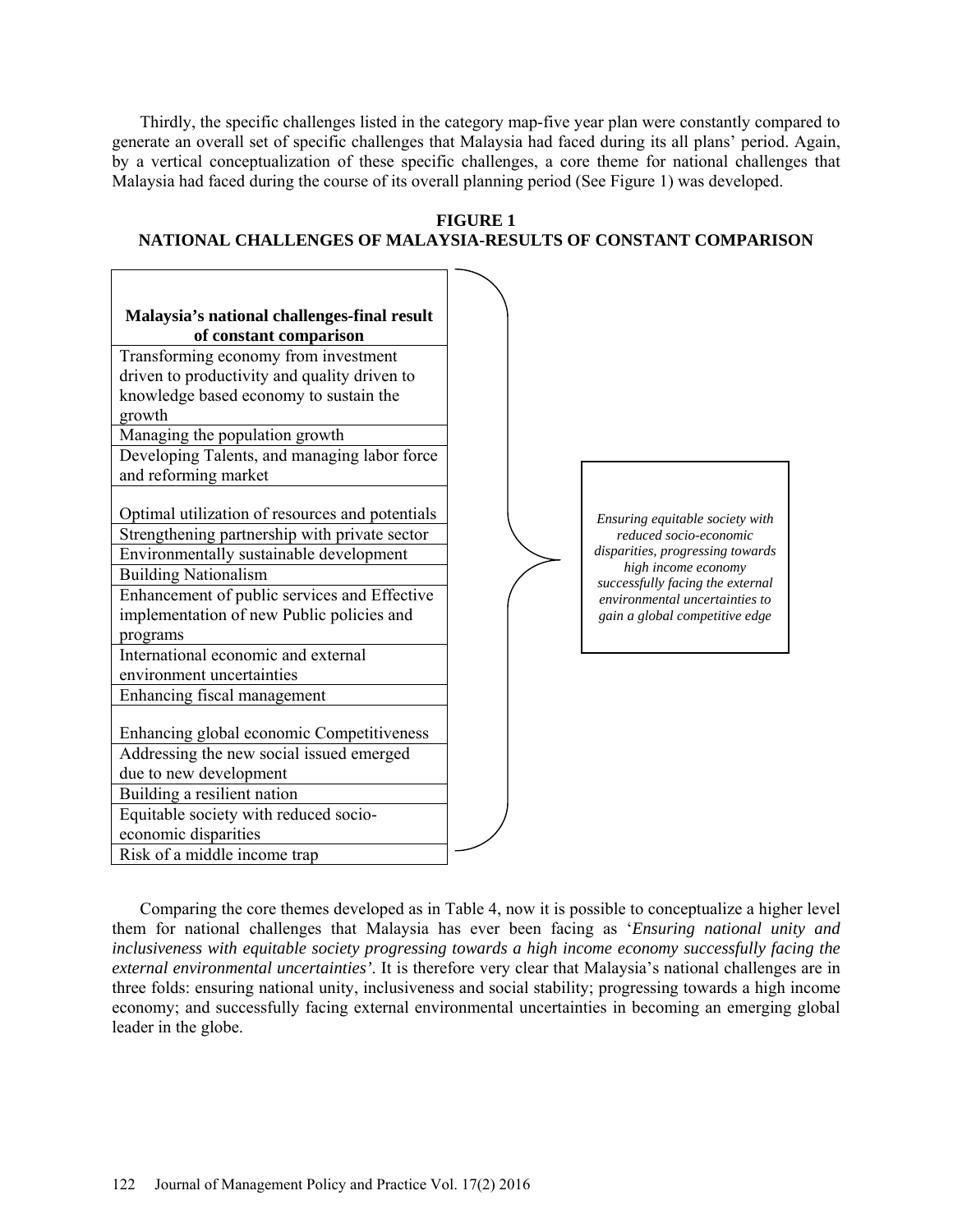| Core theme based on national plans                                                                                                                                                                           | Core themes based<br>on national<br>policies                                                                                                                                                                                                                | <b>Core theme</b><br>derived from<br>comparison                                                                                                                                                                                                                  | Core theme for<br>Malaysia's<br>national challenge<br>in all time                                                                                                                                                                                                                       |
|--------------------------------------------------------------------------------------------------------------------------------------------------------------------------------------------------------------|-------------------------------------------------------------------------------------------------------------------------------------------------------------------------------------------------------------------------------------------------------------|------------------------------------------------------------------------------------------------------------------------------------------------------------------------------------------------------------------------------------------------------------------|-----------------------------------------------------------------------------------------------------------------------------------------------------------------------------------------------------------------------------------------------------------------------------------------|
| Ensuring equitable, society with<br>balanced development, progressing<br>towards high income economy<br>successfully facing the external<br>environmental uncertainties in<br>gaining economic power in Asia | Ensuring national<br>unity and<br><i>inclusiveness with</i><br>equitable society<br>progressing<br>towards high<br><i>income economy</i><br>successfully facing<br>the external<br>environmental<br>uncertainties to<br>gain a globally<br>competitive edge | Ensuring equitable<br>society with<br>reduced socio-<br>economic<br><i>disparities,</i><br>progressing<br>towards high<br><i>income economy</i><br>successfully facing<br>the external<br>environmental<br>uncertainties to<br>gain a global<br>competitive edge | <b>Ensuring national</b><br>unity and<br><i>inclusiveness with</i><br>equitable and<br>stable society,<br>progressing<br>towards a high<br><i>income economy</i><br>successfully facing<br>the external<br>environmental<br>uncertainties in<br>gaining a<br>competitive global<br>edge |

**TABLE 4 CONCEPTUALIZATION OF A CORE THEME FOR MALAYSIA'S NATIONAL CHALLENGE**

# **What have been the Key Contents of Malaysia's National HRD?**

In identifying the contents of Malaysia's national HRD, again the two different ways were used based on the category maps. First, all the major elements/areas of HRD covered in the national plans were listed in the category map under each national plan. Then common themes that represent all such specific HRD areas covered in each plan were developed as in Table 5, resulting in a core theme for HRD content to include all such common themes. In this instance, the common themes generated under each plan were compared in developing the core theme for the content of Malaysia's HRD (see Table 6). Secondly, the main HRD strategies highlighted in the national policies were listed under each policy. Then common themes for HRD's content for each policy were generated that included all specific HRD strategies came under each national policy. By horizontally integrating these all common themes for HRD contents, a core theme for HRD content was then developed (see table 7).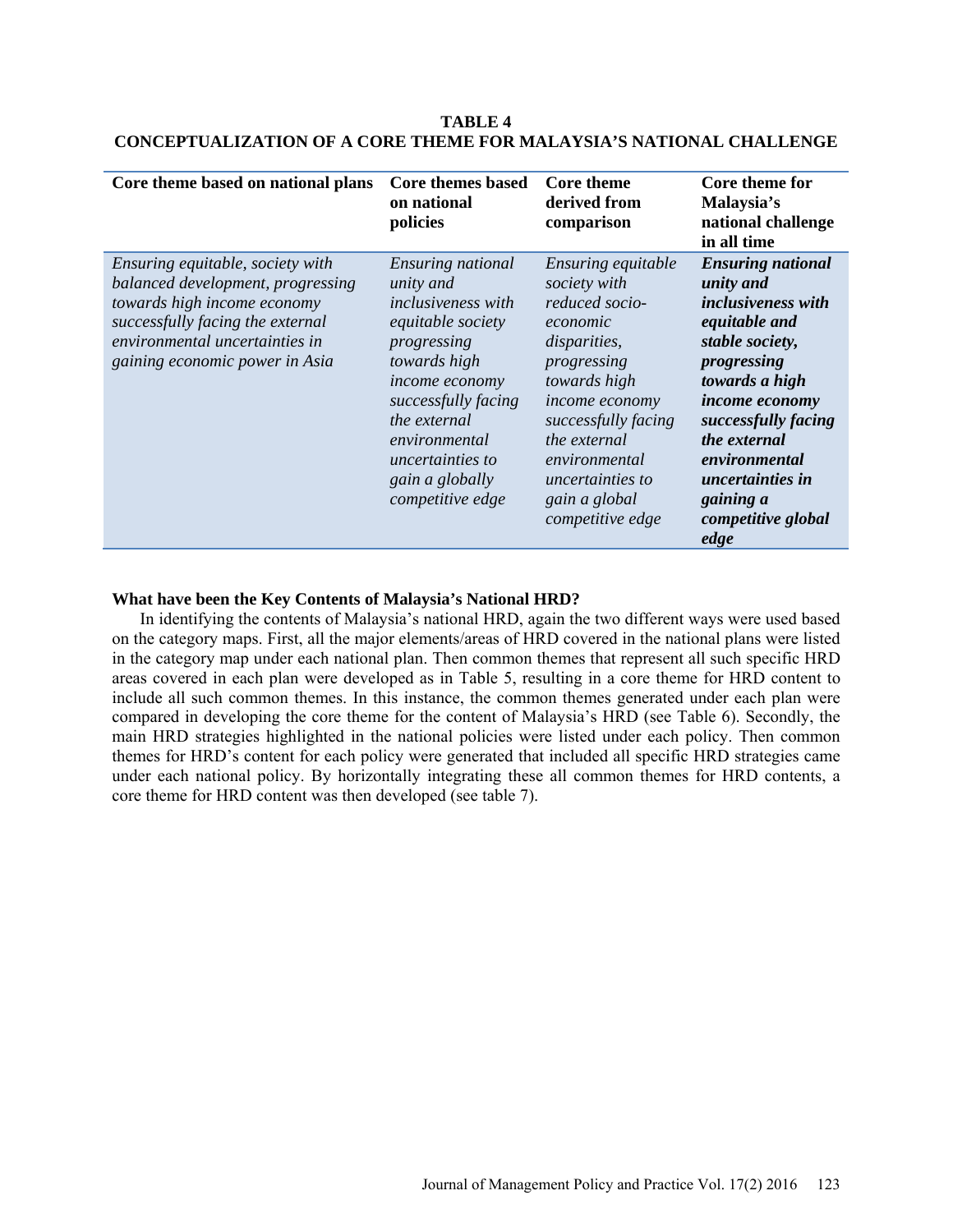| Category |         |                           |                                                                                                                                                                                                                                      |      |                                     |                    |                                   |                         |                                                                                |             |
|----------|---------|---------------------------|--------------------------------------------------------------------------------------------------------------------------------------------------------------------------------------------------------------------------------------|------|-------------------------------------|--------------------|-----------------------------------|-------------------------|--------------------------------------------------------------------------------|-------------|
| name     |         |                           |                                                                                                                                                                                                                                      |      |                                     | Malaysia Plans     |                                   |                         |                                                                                |             |
|          |         | IMR-1965- 2MR-1971- 3MR-1 |                                                                                                                                                                                                                                      |      |                                     |                    |                                   |                         | .976- AMR-1981-   SMR-1986-  6MR-1991-  7MR-1996-  8MR-2001-  9MR-2006-  10MR- |             |
|          | 1970    | 1975                      | 1980                                                                                                                                                                                                                                 | 1985 | 1990                                | 1995               | 2000                              | 2005                    | 2010                                                                           | 2011-2015   |
|          |         |                           | Elements Managing Managing, Managing Managing Managing Managing Managing Managing<br>of NHRD population, population, population, population, population, llabour force, labour force, the labor<br>abour force labour force labor fo |      | Managing Managing Managing Managing |                    |                                   |                         | Human                                                                          | Managing    |
|          |         |                           |                                                                                                                                                                                                                                      |      |                                     |                    |                                   |                         | capital                                                                        | the Talent  |
|          |         |                           |                                                                                                                                                                                                                                      |      |                                     |                    |                                   |                         | development-base and                                                           |             |
|          | and<br> | land                      | and                                                                                                                                                                                                                                  | land | and                                 | structuring labour |                                   | restructuring education |                                                                                | work force, |
|          |         |                           | nanpower manpower manpower manpower manpower llabor                                                                                                                                                                                  |      |                                     |                    | market, and labour                |                         | and skills                                                                     | Human       |
|          |         |                           | development development development development development market, and developing market, and training                                                                                                                              |      |                                     |                    |                                   |                         |                                                                                | capital     |
|          |         |                           |                                                                                                                                                                                                                                      |      |                                     |                    | manpower skilled and developing   |                         |                                                                                | development |
|          |         |                           |                                                                                                                                                                                                                                      |      |                                     |                    | development knowledge skilled and |                         |                                                                                | education   |
|          |         |                           |                                                                                                                                                                                                                                      |      |                                     |                    | manpower knowledge                |                         |                                                                                | and skill   |
|          |         |                           |                                                                                                                                                                                                                                      |      |                                     |                    |                                   | manpower                |                                                                                | training),  |
|          |         |                           |                                                                                                                                                                                                                                      |      |                                     |                    |                                   |                         |                                                                                | and labour  |
|          |         |                           |                                                                                                                                                                                                                                      |      |                                     |                    |                                   |                         |                                                                                | market      |
|          |         |                           |                                                                                                                                                                                                                                      |      |                                     |                    |                                   |                         |                                                                                | reforms     |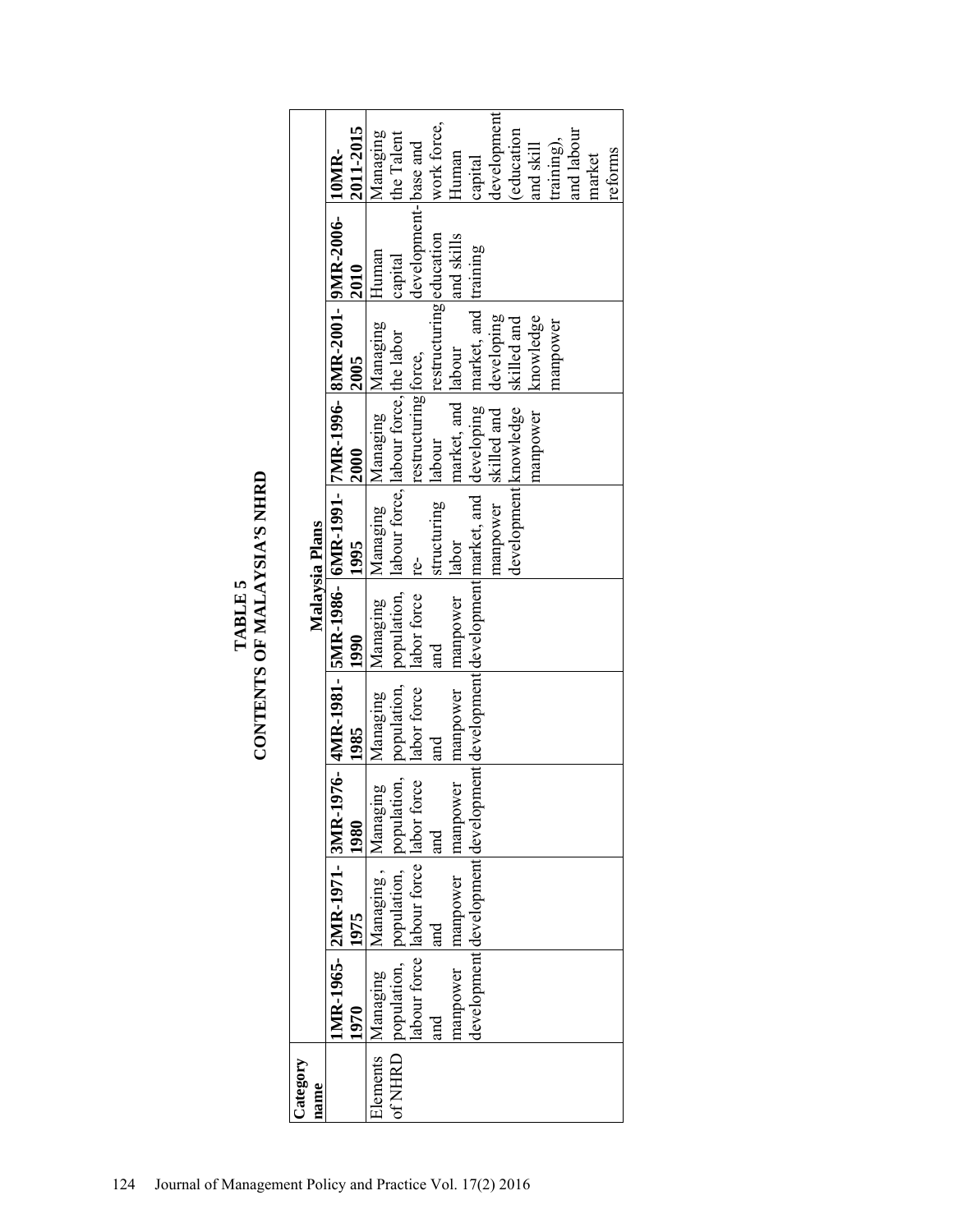TABLE 6<br>ELEMENTS OF MALAYSIA'S HRD-CONSTANT COMPARISON RESULTS **ELEMENTS OF MALAYSIA'S HRD-CONSTANT COMPARISON RESULTS**

| Name | $1$ (Plan 1 & $\left $ (Comparision<br>Plan 2)                                              | Category Comparision-Comparision-2<br>$(1+Plan 3)$                      | $ 2+Plan 4\rangle$<br>$Comp-3$<br>$ $ (Comp                        | $3+Plan5$<br>$Comp-4$<br>(comp                      | $(-6$ mp $-4$ +<br>$Comp-5$<br>Plan 6                                        | $5+Plan7$<br>$Comp-6$<br>(Comp                     | $6 +$ Plan $8$ )<br>$\mathop{\mathrm{Comp-7}}$<br>(Comp                                                                                                                                                                                                                                           | $Com-8$ (Com Comp-9<br>$7+Plan$ 9)                                 | $8 +$ Plan10)<br>$ $ (Comp                                                             |
|------|---------------------------------------------------------------------------------------------|-------------------------------------------------------------------------|--------------------------------------------------------------------|-----------------------------------------------------|------------------------------------------------------------------------------|----------------------------------------------------|---------------------------------------------------------------------------------------------------------------------------------------------------------------------------------------------------------------------------------------------------------------------------------------------------|--------------------------------------------------------------------|----------------------------------------------------------------------------------------|
|      | labour force<br>development<br>of NHRD population,<br>Elements Managing,<br>nanpower<br>and | population, labour<br>development<br>Managing,<br>manpower<br>force and | population, population,<br>Managing, Managing,<br>manpower<br>land | development development manpower<br>manpower<br>and | Managing Managing<br>development skilled and<br>labor market, llabour<br>and | market, and<br>developing<br>knowledge<br>manpower | Managing the Managing the Managing the<br>labour force, labour force, workforce, workforce, Talent base<br>labour force   labour force   re-structuring   restructuring   restructuring   restructuring   and work<br>market, and<br>knowledge<br>developing<br>skilled and<br>manpower<br>labour | development and skill<br>market, and<br>Human<br>labour<br>capital | labour market<br>force, Human<br>training), and<br>development<br>education<br>capital |
|      |                                                                                             |                                                                         |                                                                    |                                                     |                                                                              |                                                    |                                                                                                                                                                                                                                                                                                   |                                                                    | reforms                                                                                |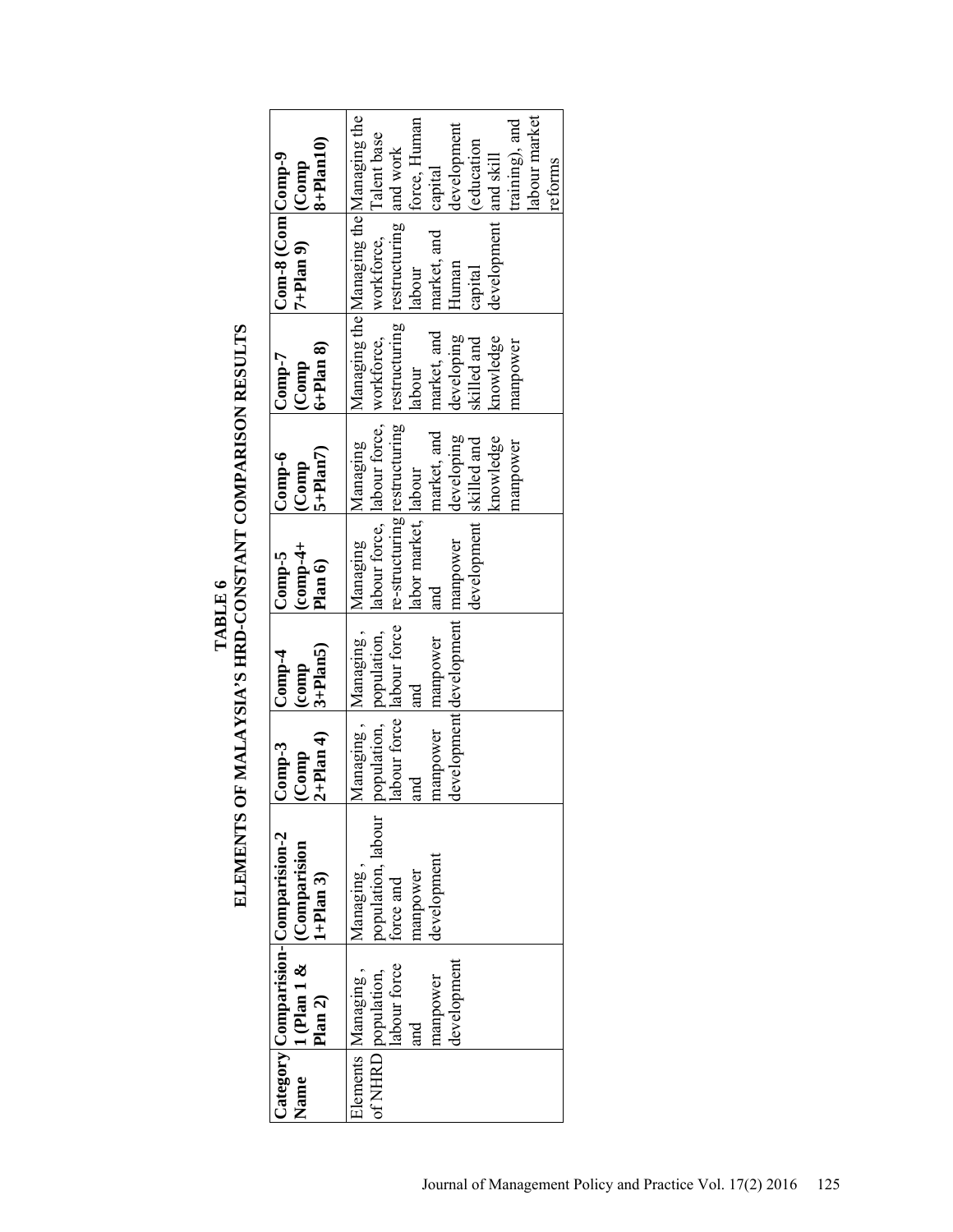| <b>National policy</b>                                    | <b>HRD</b> strategies                                                                                                                                                                                                                                                                                      | <b>Content of HRD</b>                                                                                                          |
|-----------------------------------------------------------|------------------------------------------------------------------------------------------------------------------------------------------------------------------------------------------------------------------------------------------------------------------------------------------------------------|--------------------------------------------------------------------------------------------------------------------------------|
| PRI-NEP                                                   | Employment generation<br>To educate and train Malaysians to equip<br>them for effective participation of<br>economic and social development<br>Lessen the rapid population growth and<br>instituting an effective family planning                                                                          | Managing population, labor force and<br>manpower development                                                                   |
| <b>NEP</b>                                                | Creation of a strong demand for labor and<br>wider job opportunities especially to youth<br>of all races<br>Overcoming rapid population growth                                                                                                                                                             | Managing population, labor force and<br>manpower development                                                                   |
| <b>NDP</b>                                                | Promoting HRD including a creation of a<br>productive and disciplined labour force<br>and developing the necessary skills to meet<br>the challenges in industrial development<br>through a culture of merit and excellence<br>without jeopardizing the restructuring<br>objectives                         | Managing labour force, restructuring<br>labour market, and developing skilled<br>and knowledge manpower                        |
| <b>NVP</b>                                                | Strengthening human resource<br>development to produce a competent,<br>productive and knowledgeable workforce                                                                                                                                                                                              | Managing work force, restructuring<br>labour market and Human capital<br>development-education and skills<br>training          |
| <b>NEM</b>                                                | Developing a quality workforce and<br>reducing dependency on foreign labor: by:<br>Increasing local talent over time; Re-<br>skilling the existing labor force; Retain and<br>access global talent; Remove labor market<br>distortions constraining wage growth; and<br>reduce resilience on foreign labor | Developing a quality workforce and<br>reducing dependency on foreign labor.                                                    |
| <b>Core themes</b><br>generated for<br><b>HRD</b> content |                                                                                                                                                                                                                                                                                                            | Managing the work force, Talent &<br>Human capital development (education<br>and skill training), and labour market<br>reforms |

**TABLE 7 CONTENT OF MALAYSIA'S NATIONAL HRD DERIVED FROM NATIONAL POLICIES**

Comparing the core themes generated in national plan basis and national policy basis (Table 5, 6  $\&$  7) for Malaysia's HRD content, it can be concluded that Malaysia's national HRD contains '*managing the work force, talent & human capital development (education and skill training), and labour market reforms'.* Notably, it has been a great concern to manage the population of the country through family planning programs during the New Economic Policy period until the fifth Malaysia plan (see HRD strategies of PRI-NEP and NEP). However, under the shift to the 'human capital development' view from the  $9<sup>th</sup>$  plan, further elaborated in the tenth plan, also, Malaysia's HRD has again started to specifically cover the whole population integrating the whole education system to the workforce and the labor market as seen in figure 2.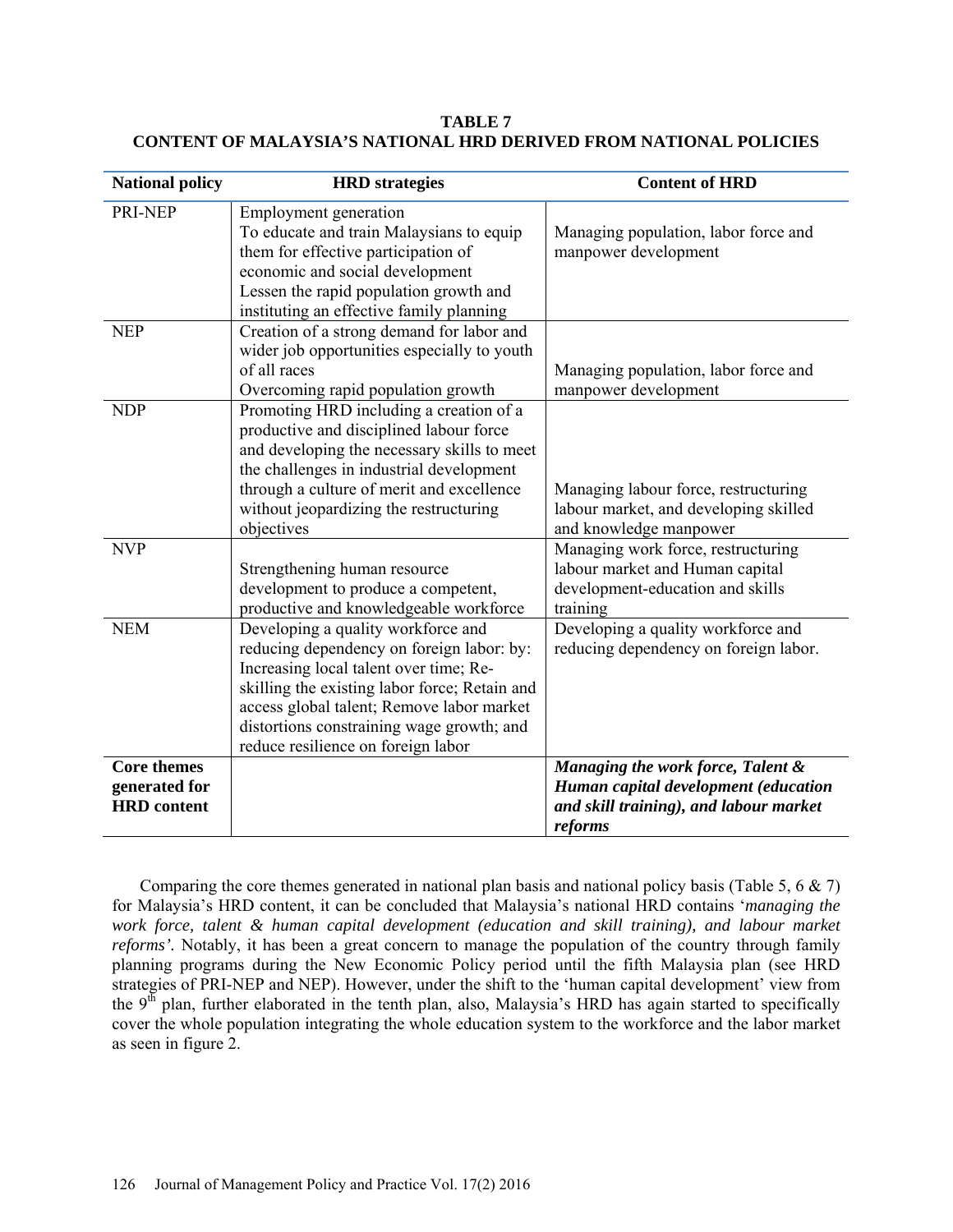# **FIGURE 2 INTEGRATED HUMAN CAPITAL AND TALENT DEVELOPMENT FRAMEWORK FOR MALAYSIA**



Source: Malaysia, 2010, p. 194

Differently, it is not considered the size of the population, instead, education and training to all (to the whole population) has been concerned as the tools to enhance the quality of the whole population in support of the management of the workforce and labor market reformations.

### **What has been the Major Focus of Malaysia's National HRD?**

The focus of Malaysia's NHRD can be viewed by integrating the HRD strategies crafted in national policies that were organized into the category map-national policies and the HRD focus areas identified in the five year plans that were organized into the category map-five year plans as presented in table 8.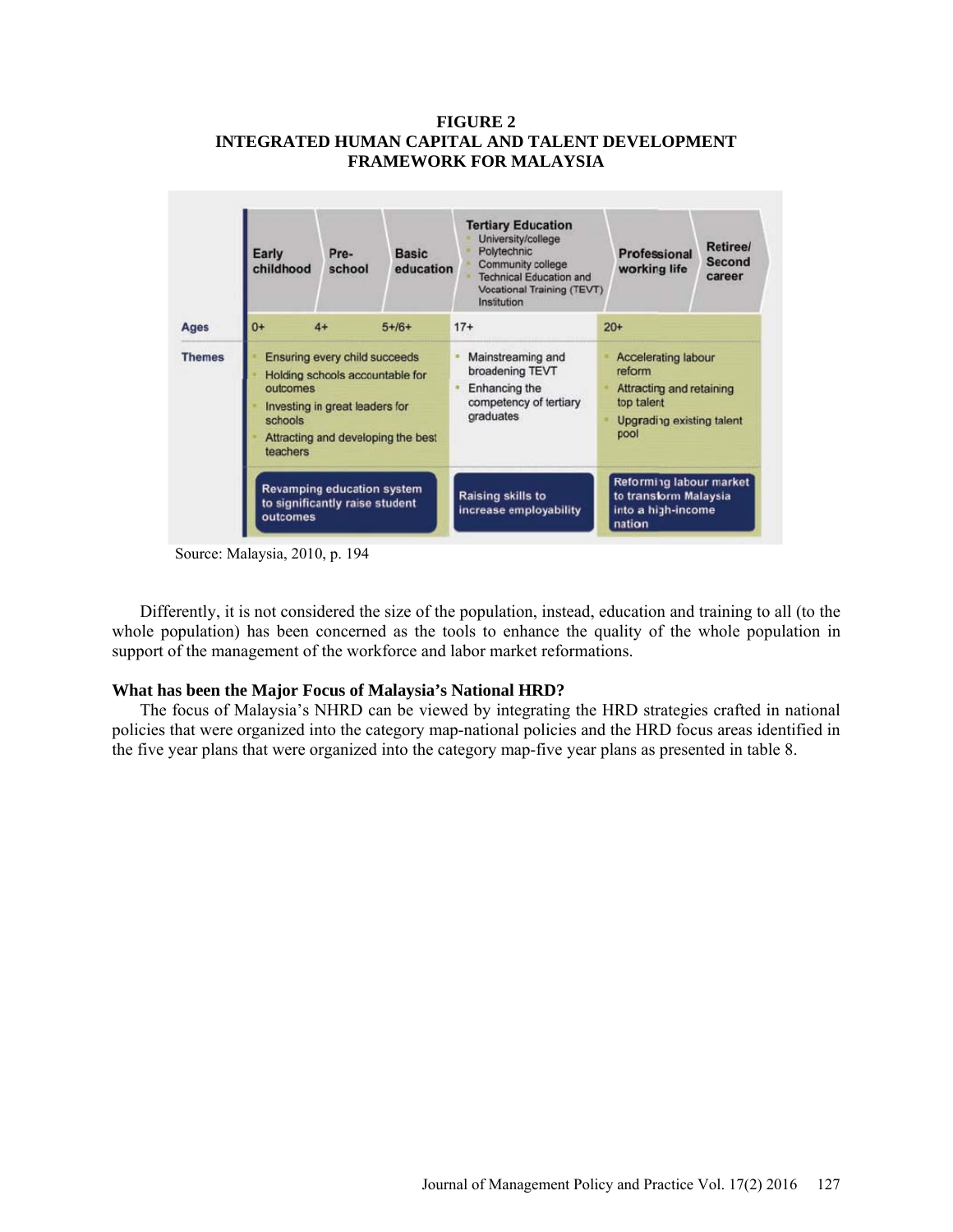| Category name     |                           |                 | National policies            |                                                   |              |                                                           |
|-------------------|---------------------------|-----------------|------------------------------|---------------------------------------------------|--------------|-----------------------------------------------------------|
|                   | Pri-NEP (57-70) - NEP (71 | $-90 -$         |                              | NDP (91-00)- $NVP$ (01-10)- NEM (11-)- Core theme |              |                                                           |
|                   | 1 plan                    | 2-5 plans       | $6-7$ plans                  | 8-9 plans                                         | 10 plan      |                                                           |
| <b>NHRD</b> focus | Matching                  | Matching        | preparation of Focus on      |                                                   | Focused on   | Developing, maintaining and                               |
|                   | labour/manpower           | labour/manpower | strong HR base developing    |                                                   | nurturing,   | attracting a high quality human                           |
|                   | demand with               | demand with     | for long term                | Competent                                         |              | attracting, and resource in order to fulfill the          |
|                   | labour/manpower           | labour/manpower | economic                     | productive,                                       |              | retaining a first-leconomic requirements in resolving the |
|                   | supply by                 | Aq Apdhas       | growth and                   | disciplined,                                      | world talent | national challenge                                        |
|                   | ncreasing                 | ncreasing       | global                       | ethical and                                       | base to be a |                                                           |
|                   | employment and            | employment and  | competition                  | knowledgeable high income                         |              |                                                           |
|                   | reducing                  | educing         | hrough                       | workforce                                         | nation       |                                                           |
|                   | memployment               | memployment     | enhanced                     | through HCD                                       |              |                                                           |
|                   | and population            | and population  | education and                | in becoming a                                     |              |                                                           |
|                   |                           | growth          | training, and                | knowledge base                                    |              |                                                           |
|                   |                           |                 | managing labor economy and a |                                                   |              |                                                           |
|                   |                           |                 | force and labor developed    |                                                   |              |                                                           |
|                   |                           |                 | market                       | nation                                            |              |                                                           |
|                   |                           |                 | restructuring                |                                                   |              |                                                           |

TABLE 8<br>FOCUS OF MALAYSIA'S NHRD IN NATIONAL POLICIES **FOCUS OF MALAYSIA'S NHRD IN NATIONAL POLICIES**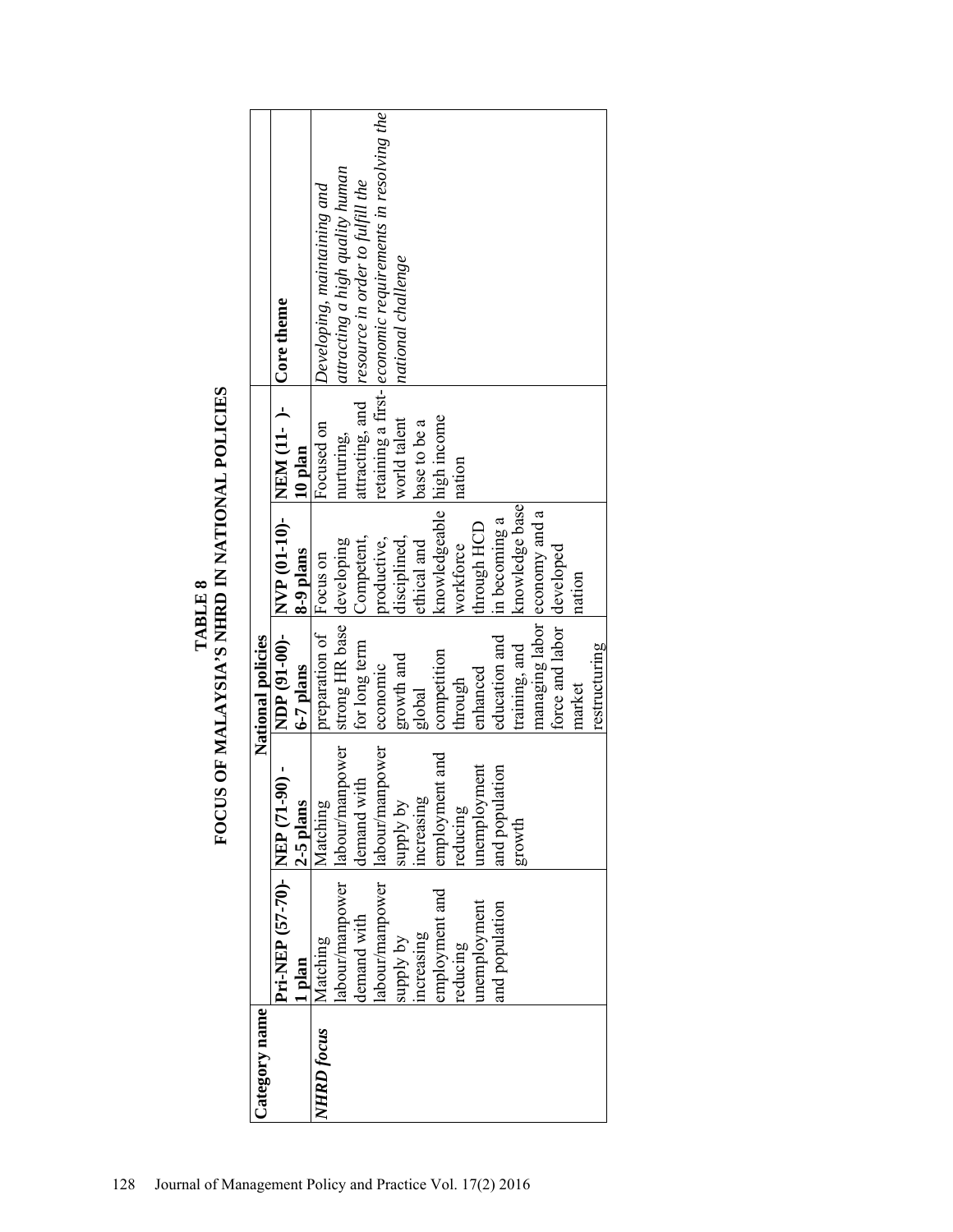Based on the Table 8, the core theme that encompasses the focus of Malaysia's NHRD is on '*developing, maintaining a high quality human resource in order to fulfill the economic requirements in resolving the national challenges'*'. Further, a notable evolution can be identified in the focus on Malaysia's NHRD from 'quantity to quality' in HRD from a change of the focus from 'matching labor market demand and supply to 'talent development'. This approach has changed the HRD's focus from population to workforce and again workforce to population. However, in the early times it was the challenge to manage the size of the population through family planning initiatives, while the contemporary focus is to manage and develop the quality of the population through education and training and attracting and retaining the best talents while reducing unskilled foreign labor in the labor force to gain global economic competitiveness.

#### **What have been the Alternative Terms Used for Malaysia's HRD?**

In all times even in the first Malaysia plan, the term Human Resource Development has been used to deal with human resource at national level. In each plan, the terms used for HRD is presented in table 9 based on the category map-five year plan.

In the national policies the term human resource development has been used commonly. Therefore, a differentiation based on the policies has not been presented. As per the conceptualizations made in table 8 it is clearly shown that the terms used for HRD is evolving from 'population, labor force and man power development' to 'human capital and talent development'. This also denotes the focus of Malaysia's HRD from 'managing quantity of human resource' to 'managing the quality of human resource'. Malaysia's National HRD is contemporarily expressed by the term 'Human Capital Development (HCD)' in a more general and broader manner since the ninth plan.

#### **The Meaning of Malaysia's National HRD**

From the above discussion, the construction of Malaysia's national HRD can be conceptualized as in Figure 3.



## **FIGURE 3 CONSTRUCTION OF MALAYSIA'S NHRD**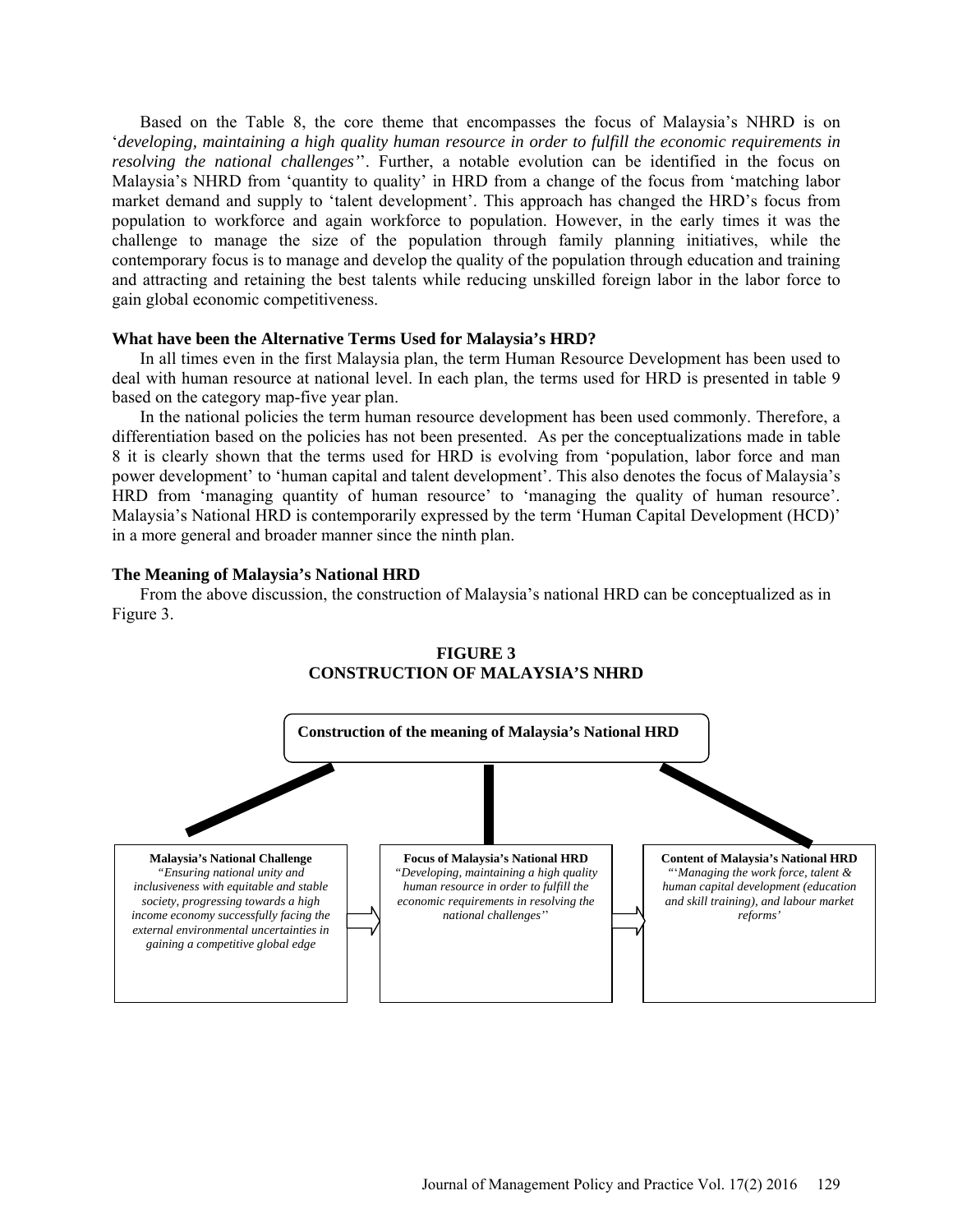As depicted in figure 3, Malaysia's national human resource development is about *'managing its work force, developing talent and human capital, and concerning about labor market reforms to focus on the development and the maintenance of a high quality human resources in order to fulfill the economic expectations in the face of its key national challenges of ensuring national unity and inclusiveness with an equitable and stable society towards progressing a high income economy facing its external environment uncertainties in gaining a global competitive edge'.*

# **IMPLICATIONS AND CONCLUSIONS**

This study constructed a meaning to Malaysia's national HRD by identifying its major contents/ elements, its focus and the major national challenges in the context of its national policies and five year national plans. This construction is useful in many ways for the researchers and for the practitioners as such efforts to identify the meaning of Malaysia' national HRD has not been made here before through a formal investigation except some guess works. Hence, this study stimulates a series of studies to investigate planning and implementation of national HRD with its clarified focus and to identify the pressures and imperatives for them. Further, this discovery can greatly contribute to the NHRD research agenda in testifying the models that have already been developed based on the country case studies. On the other hand, defining Malaysia's NHRD is now possible while letting a high level comparison of Malaysia's NHRD with other countries in the region and in the world. Since now the focus of Malaysia's NHRD is cleared by this study, practitioners may use this to coordinate their national HRD efforts with more confidence of its final expectations and outcomes. Since this study was limited to the national policies and plans, the findings need to be verified by the views of the planners and the practitioners to enhance the theoretical validity of the conceptualizations.

### **REFERENCES**

- Achoui, M.M. (2009). Human resource development in Gulf countries: an analysis of the trends and challenges facing Saudi Arabia. *Human Resource Development International,* 12, (1), 35-46.
- Ashton, D. (2002). Explaining Change in National HRD Strategies: The case of three Asian Tigers. *The European Journal of Development Research*, 4, (1), 126-144.
- Cho E. S. and McLean G.N. (2002). National Human RD: Korean Case. In U. Pareek, A.M. Osman-Gani, S. Ramnaravan & T.V. Rao (Eds.) HRD in Asia: Trends and Challenges (pp253-260), New Delhi, India: Oxford & IBH
- Cho, E., & McLean, G.N. (2004). What we discovered about NHRD and What it means for HRD. *Advances in Developing Human Resources*, 6, (3), 382-393.
- Cooper, S. (2004). National Governance and Promising Practices in Workplace Learning: a Postindustrial Programmatic Framework in Canada. *Advances in Developing Human Resources*, 6, (3), 363- 273.
- Cox, J.B., Arkoubi, K.A., & Estrada, S.D. (2006). National Human Resource Development in Transitioning Societies in the Developing World: Morocco. *Advances in Developing Human Resources*, 8, (3), 84-98.
- Devadas, U.M., Silong, A.D. Development of Human Capital Theory, Proceedings of the International Conference Of Academy of HRD (Asia Chapter), Shanghai, China, Nov.11-14, 2010. Osman-Gani, A.M. and Jian, H.; ECNU Graduate Program of HRDE: Shanghai, 2010.
- Economic Planning Unit (EPU) (2010). *Human Capital Development in Malaysia: Performance, Challenges and Way Forward. Publisher?*
- Garavan, T.N., McGuire, D. M., & Donhell, D.O. (2004). Exploring Human Resource Development: A Level of analysis Approach. *Human Resources Development Review*, 3, (4), 417-441.
- Hasler, M.G., Thopmson, M.D., & Schuler, M. (2006). National Human Resource Development in Transitioning Societies in the Developing World: Brazil. *Advances in Developing Human Resources*, 8, (1), 99-115.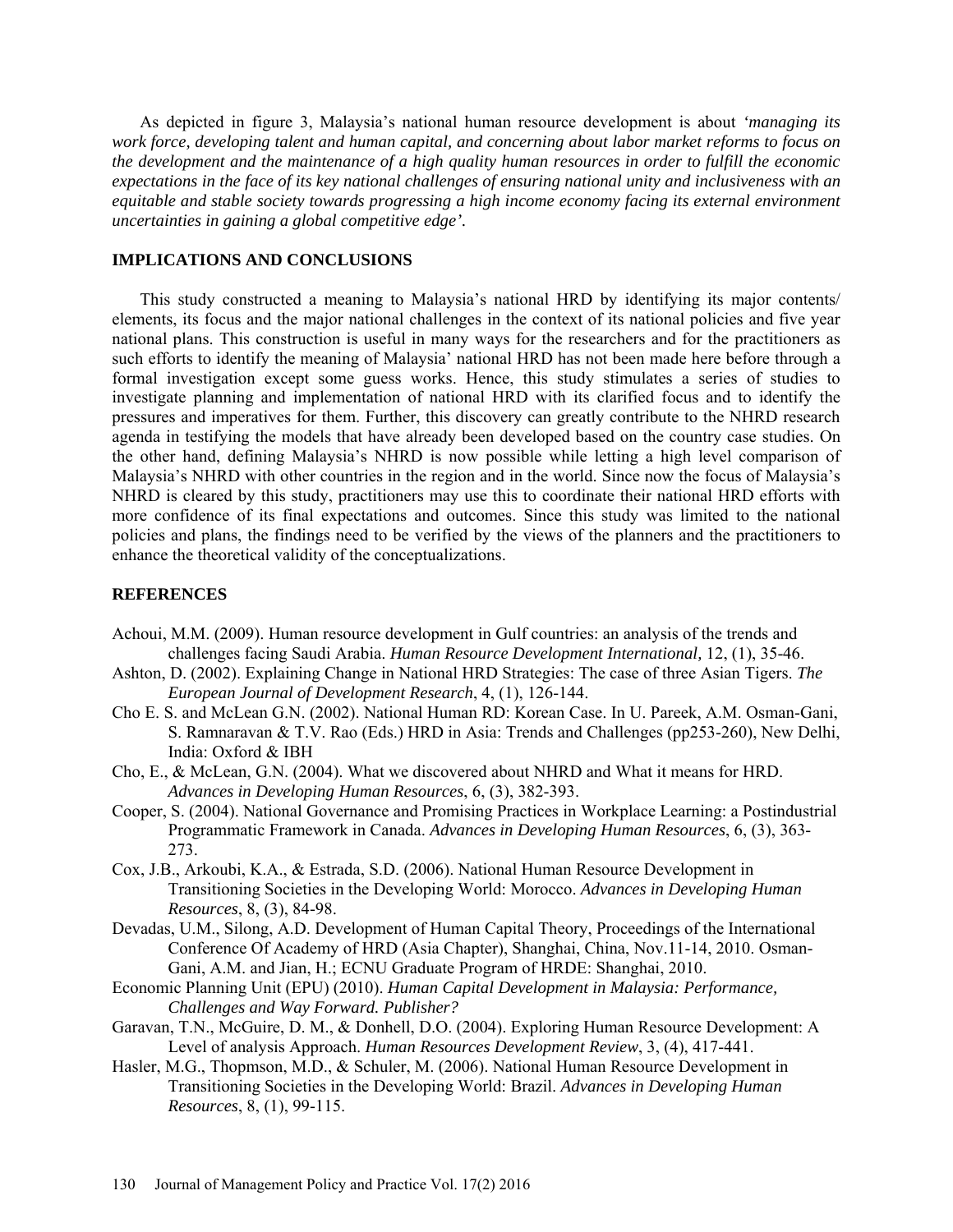- Index Mundi. (2011). Malaysia Natural Resources. Retrieved September 12, 2011, from [http://www.indexmundi.com/malaysia/natural\\_resources.html](http://www.indexmundi.com/malaysia/natural_resources.html)
- Low, L. (1998). Human Resource Development in the Asia–Pacific. *Asian-Pacific Economic Literature,*  [12, \(1\), 2](http://onlinelibrary.wiley.com/doi/10.1111/apel.1998.12.issue-1/issuetoc)7–40.
- Lynham, S.A. and Cunningham, P.W. (2006). National Human Resource Development in Transitioning Societies in the Developing World: Concept and Challenges. *Advances in Developing Human Resources*, 8, (1), 116-27.
- Lynham, S.A., & Cunningham, P.W. (2004). Human Resource Development: The South African Case. *Advances in Developing Human Resources*, 6, (3), 315-325.
- Malaysia. (1966). *First Malaysia Plan, 1966−1970.* Kualar Lumpur, Malaysia: National Printing Department.
- Malaysia. (1971). *Second Malaysia Plan, 1971−1975.* Kualar Lumpur, Malaysia: National Printing Department.
- Malaysia. (1976). *Third Malaysia Plan, 1976−1980.* Kualar Lumpur, Malaysia: National Printing Department.
- Malaysia. (1981). *Fourth Malaysia Plan, 1981−1985.* Kualar Lumpur, Malaysia: National Printing Department.
- Malaysia. (1986). *Fifth Malaysia Plan, 1986−1990.* Kualar Lumpur, Malaysia: National Printing Department.
- Malaysia. (1991). *Sixth Malaysia Plan, 1991−1995.* Kualar Lumpur, Malaysia: National Printing Department.
- Malaysia. (1996). *Seventh Malaysia Plan, 1996− 2000.*Kualar Lumpur, Malaysia: PERCETAKAN NATIONAL MALAYSIA BERHAD.
- Malaysia. (2001). *Eighth Malaysia Plan, 2001 2005.* Putrajaya, Malaysia: Government Printing Press.
- Malaysia. (2006). *Ninth Malaysia Plan, 2006 2010.* Putrajaya, Malaysia: Government Printing Press.
- Malaysia. (2010). *Tenth Malaysia Plan, 2011− 2015.*Putrajaya, Malaysia: Government Printing Press.
- McLean, G.N. (1998). HRD: A three legged stool, an octopus, or a centipede?. *Human Resource Development International*, 1, (4), 6-7.
- McLean, G.N. (2004). National Human Resource Development: What in the World is it?. *Advances in Developing Human Resources*, 6, (3), 269-275.
- McLean, G.N. (2006). National Human Resource Development: A Focused Study in Transitioning Societies in the Developing World. *Advances in Developing Human Resources*, 8, (1), 3-11.
- McLean, G.N. (2007). All Over Again. *Human Resource Development International*, 10, (4), 459-463.
- McLean, G.N., & McLean, L. (2001). If we can't define HRD in one country, how can we define it in an international context?. *Human Resource Development International*, 4, (3), 313-326.
- McLean, G.N., Bartlett, K., & Cho, E.S. (2003). Human RD as national policy: Republic Korea and new Zealand, pacific-Asian education, 15, (1), 41-59.
- McLean, G.N., Lynham, S. A., Azevedo, R. E., Lawrence, J. E., & Nafukho, F. M. (2008). A Response to Wang and Swanson's Article on National HRD and Theory Development. *Human Resource Development Review*, 7, (3), 241-258.
- McLean, G.N., Lynham, S. A., Azevedo, R. E., Lawrence, J. E., & Nafukho, F. M. (2008). A Response to Wang and Swanson's Article on National HRD and Theory Development. *Human Resource Development Review*, 7, (3), 241-258.
- McLean, G.N., Osman-Gani, A.M., and Cho, E. (2004). Human resource development as national policy. *Advances in Developing Human Resources*, 6, (3), 265-268.
- Ministry of International Trade and Industry Malaysia (MITI) (2010). Malaysia External Trade Statistics Preliminary Report TRADE PERFORMANCE FOR THE MONTH OF SEPTEMBER 2010 AND THE PERIOD OF JANUARY- SEPTEMBER 2010#: Author. Retrieved from [http://www.miti.gov.my/cms/documentstorage/com.tms.cms.document.Document\\_1425568d](http://www.miti.gov.my/cms/documentstorage/com.tms.cms.document.Document_1425568d-c0a81573-53d953d9-78a6c61b/Trade%20Performance%20For%20The%20Month%20Of%20September%202010%20And%20The%20Period%20Of%20January%20-%20September%202010.pdf)[c0a81573-53d953d9-](http://www.miti.gov.my/cms/documentstorage/com.tms.cms.document.Document_1425568d-c0a81573-53d953d9-78a6c61b/Trade%20Performance%20For%20The%20Month%20Of%20September%202010%20And%20The%20Period%20Of%20January%20-%20September%202010.pdf)